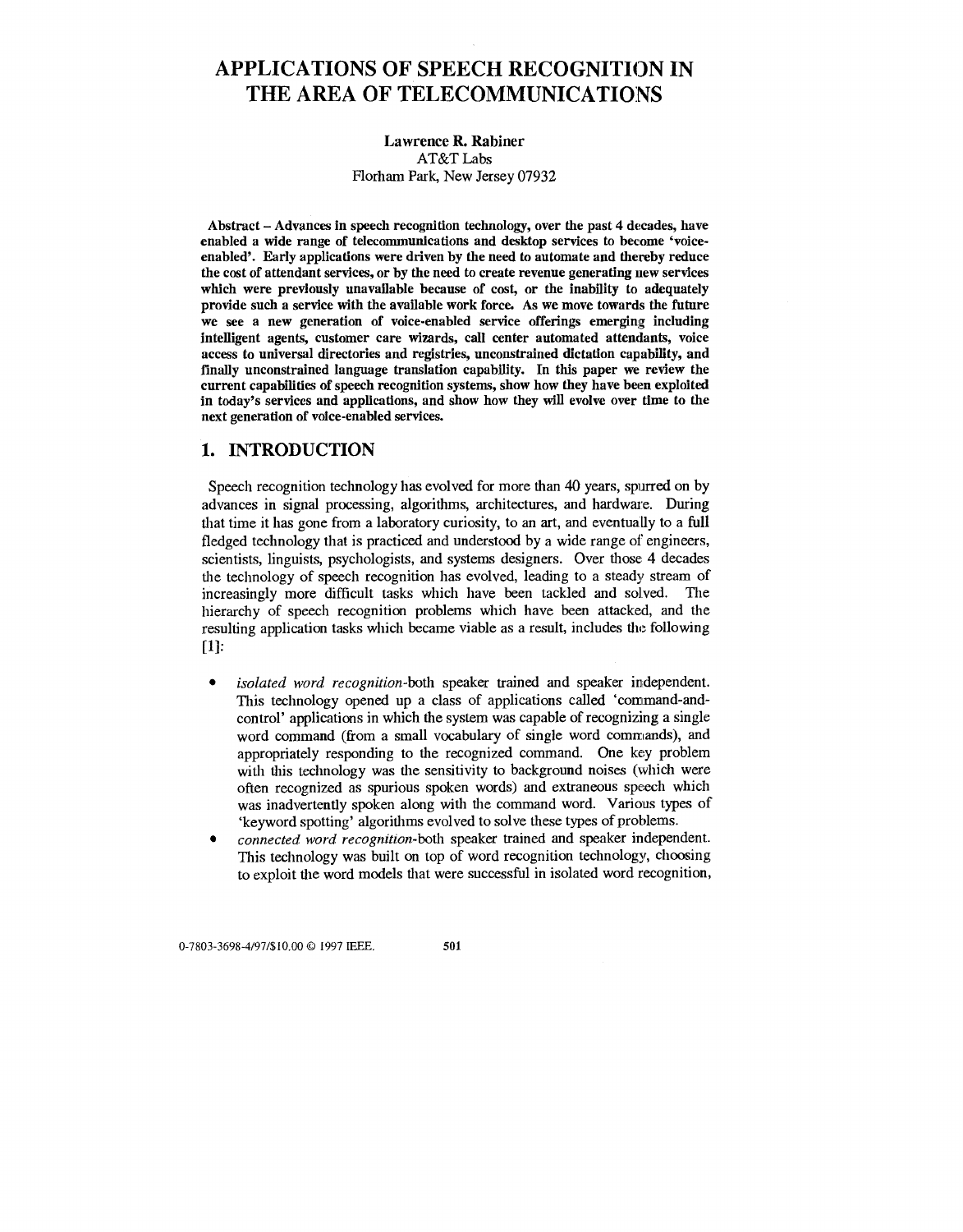and extend the modeling to recognize a concatenated sequence **(a** string) of such word models as a word string. This technology opened up a class of applications based on recognizing digit strings and alphanumeric strings, and led to a variety of systems for voice dialing, credit card authorization, directory assistance lookups, and catalog ordering.

- $\bullet$ continuous or fluent speech recognition-both speaker trained and speaker independent. This technology led to the first large vocabulary recognition systems which were used to access databases (the DARPA Resource Management Task), to do constrained dialogue access to information (the DARPA ATIS Task), to handle very large vocabulary read speech for dictation (the DARPA NAB Task), and eventually were used for desktop dictation systems for PC environments [2].
- **a**  speech understanding systems (so-called unconstrained dialogue systems) which are capable of determining the underlying message embedded within the speech, rather than just recognizing the spoken words **[3].** Such systems, which are only beginning to appear recently, enable services like customer care (the AT&T How May I Help You System), and intelligent agent systems which provide access to information sources by voice dialogues (the AT&T Maxwell Task).
- **e**  spontaneous conversation systems which are able to both recognize the spoken material accurately and understand the meaning of the spoken material. Such systems, which are currently beyond the limits of the existing technology, will enable new services such as 'Conversation Summarization', 'Business Meeting Notes', 'Topic Spotting' in fluent speech (e.g., ftom radio or TV broadcasts), and ultimately even language translation services between any pair of existing languages.

# **1.1 Generic Speech Recognition System [4]**

Figure 1 shows a block diagram of a typical integrated continuous speech recognition system. Interestingly enough, this generic block diagram can be made to work on virtually any speech recognition **task** that has been devised in the past 40 years, Le., isolated word recognition, connected word recognition, continuous speech recognition, etc.

The feature analysis module provides the acoustic feature vectors used to characterize the spectral properties of the time varying speech signal. **The** wordlevel acoustic match module evaluates the similarity between the input feature vector sequence (corresponding to a portion of the input speech) and a set of acoustic word models for all words in the recognition task vocabulary to determine which words were most likely spoken. The sentence-level match module uses a language model (i.e., a model of syntax and semantics) to determine the most likely sequence of words. Syntactic and semantic rules can be specified, either manually, based on task constraints, or with statistical models such as word and class N-gram probabilities. Search and recognition decisions are made by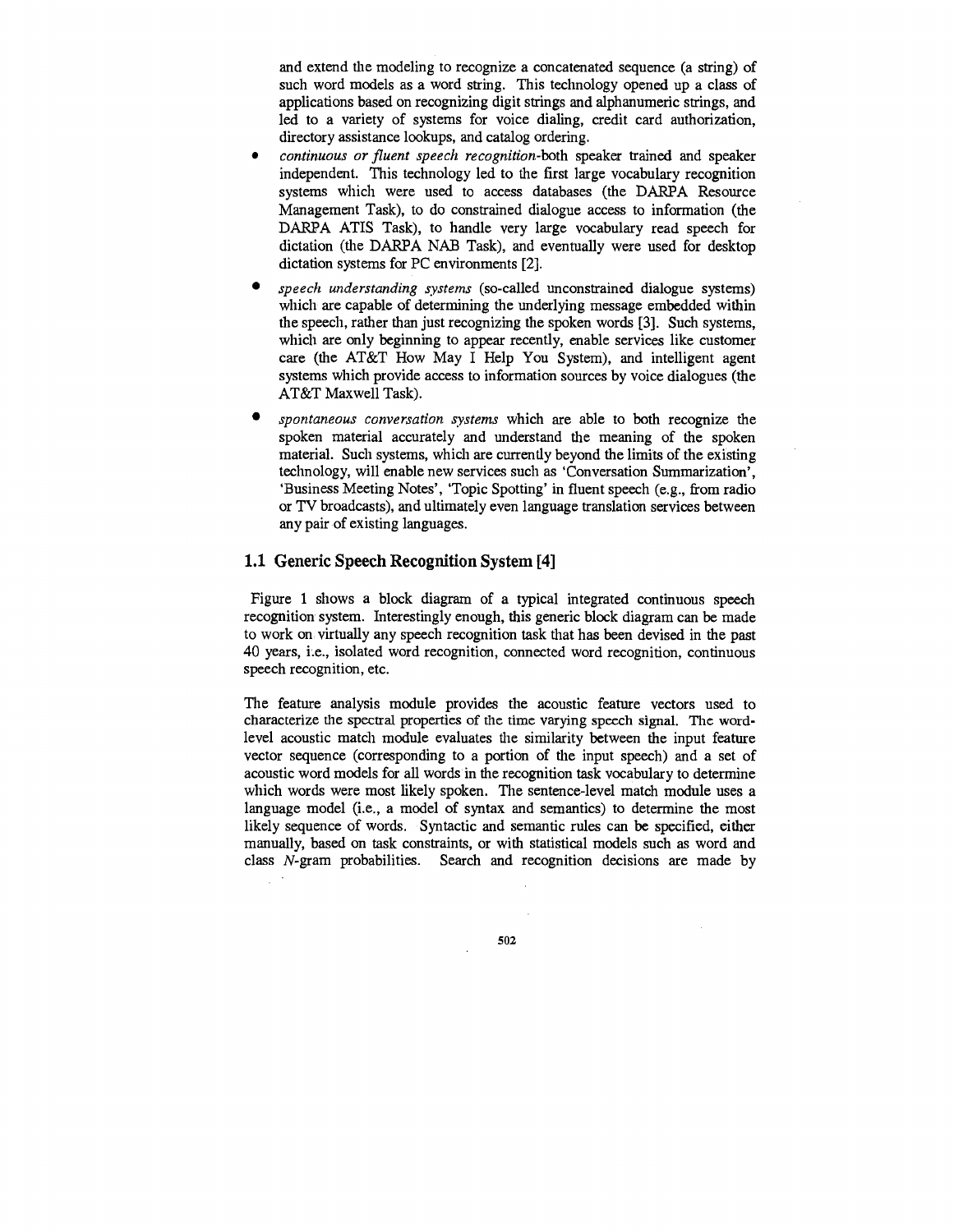considering all likely word sequences and choosing the one with the best matching score **as** the recognized sentence.



Figure **1** Block diagram of a typical integrated continuous speech recognizer.

Almost every aspect of the continuous speech recognizer of Figure **1 has** been studied and optimized over the years. **As a** result, we have obtained a great deal of knowledge about how to design the feature analysis module, how to choose appropriate recognition units, how to populate the word lexicon, **how** to build acoustic word models, how to model language syntax and semantics, how to decode word matches against word models, how to efficiently determine **a**  sentence match, and finally how to eventually choose the best recognized sentence. Among the things we have learned are the following:

- the best spectral features to use are LPC-based cepstral coefficients (either on **a**  linear or **a** me1 frequency scale) and their first and second order derivatives, along with log energies and their derivatives.
- the continuous density hidden Markov model (HMM) with state mixture densities is the best model for the statistical properties of the spectral features over time.
- the most robust set of speech units is a set of context dependent triphone units for modeling both intraword and interword linguistic phenonema.
- although maximum likelihood training of unit models **is** effective for **many**  speech vocabularies, the use of discriminative training methods (e.g., MMI training or Global Probabilistic Descent (GPD) methods) is more effective for most tasks.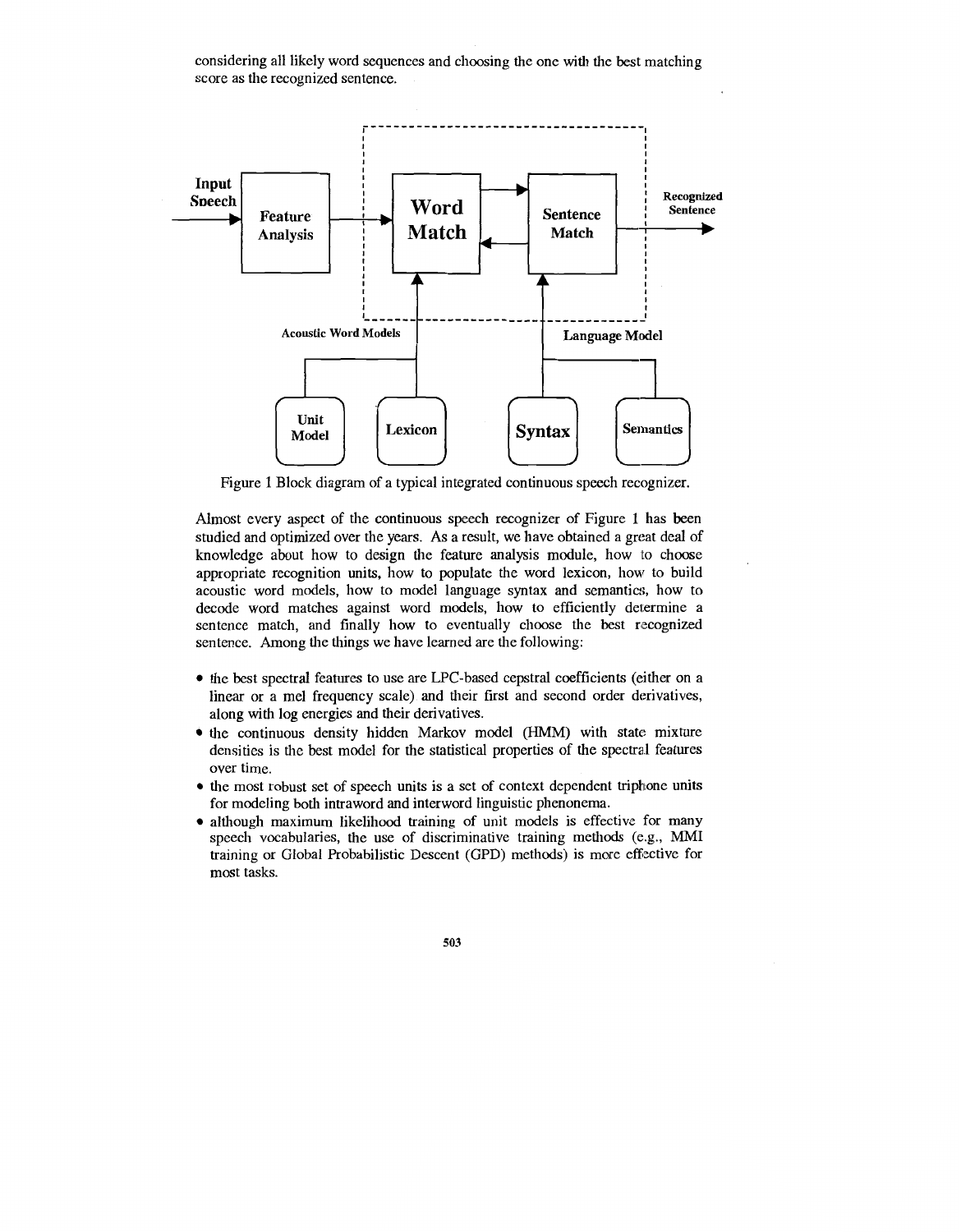- the most effective technique for making the unit models be robust to varying  $\bullet$ speakers, microphones, backgrounds, and transmission environments is through the use of signal conditioning methods such as Cepstral Mean Subtraction (CMS) or some type of Signal Bias Removal (SBR).
- the use of adaptive learning increases performance for new talkers, new backgrounds, and new transmission systems.
- *<sup>0</sup>*the use of utterance verification provides improved rejection of improper speech or background sounds.
- HMM's can be made very efficient in terms of computation speed, memory size, and performance through the use of subspace and parameter tieing methods.
- efficient word and sentence matches can be obtained through the use of efficient beam searches, tree-trellis coding methods, and through proper determinization of the Finite State Network (FSN) that is being searched and decoded. Such procedures also lead to efficient methods for obtaining the N-best sentence matches to the spoken input.
- the ideas of concept spotting can be used to implement semantic constraints of a task in an automatically trainable manner.

#### **1.2 Building Good Speech-Based Applications [5]**

In addition to having good speech recognition technology, effective speechbased applications heavily depend on several factors, including:

- good user interfaces which make the application easy-to-use and robust to the kinds of confusion that arise in human-machine communications by voice.
- good models of dialogue that keep the conversation moving forward, even in periods of great uncertainty on the parts of either the user or the machine.
- matching the task to the technology.

We now expand somewhat on each of these factors.

User Interface Design-In order to make a speech interface as simple and as effective as Graphical User Interfaces (GUI), **3** key design principles should be followed **as** closely as possible, namely:

- provide a *continuous representation* of the objects and actions of interest.
- provide a mechanism for *rapid, incremental, and reversible* operations whose impact *on* the object of interest is immediately visible.
- use physical actions or labeled button presses instead of text commands, whenever possible.

For Speech Interfaces (SI), these GUI principles are preserved in the following user design principles:

- remind/teach users what can be said at any point in the interaction.
- maintain consistency across features using a vocabulary that is 'almost always available'.
- design for error.
- provide the ability to barge-in over prompts.
- use implicit confirmation of voice input.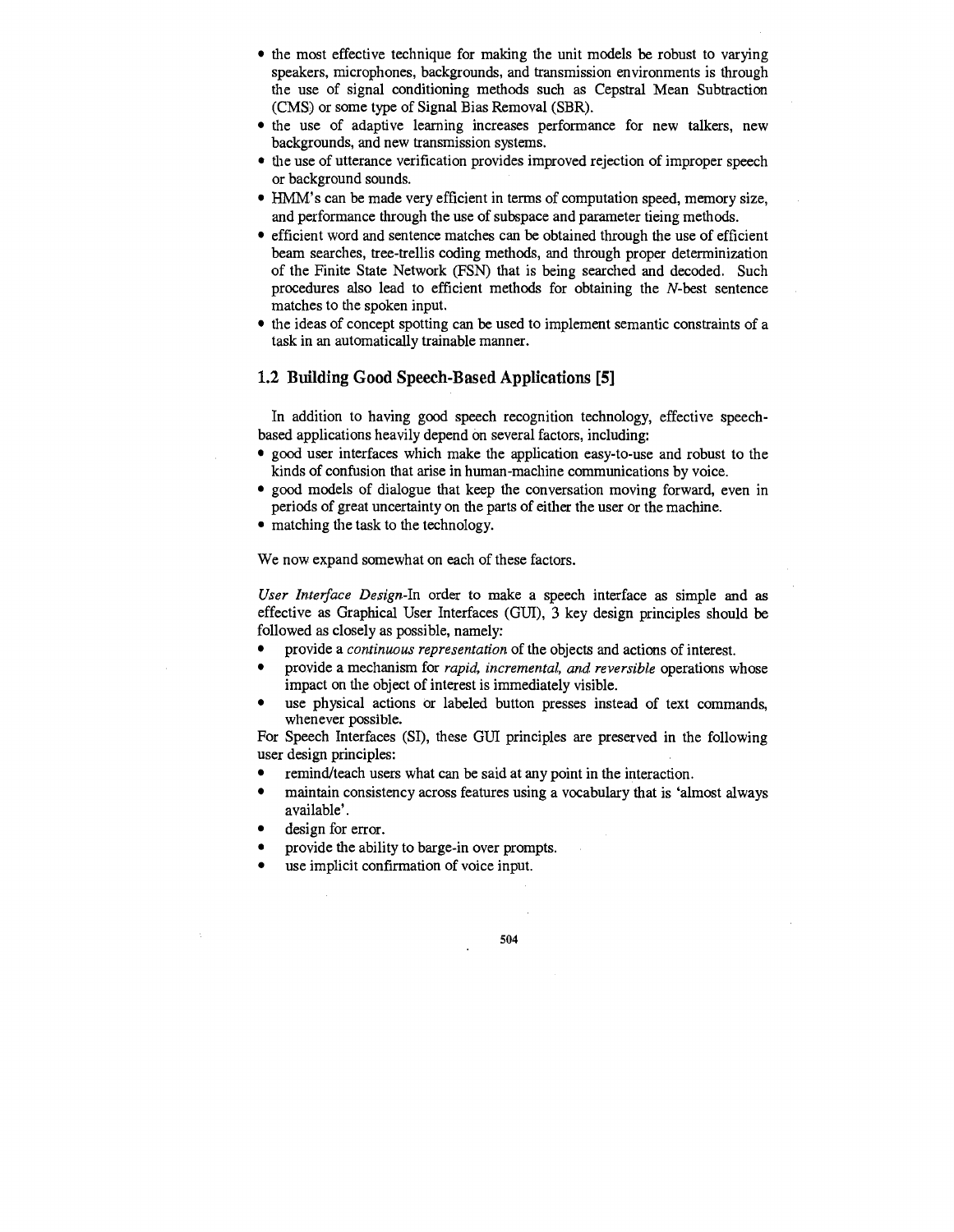- rely on 'earcons' to orient users as to where they are in an interaction with the machine.
- *<sup>0</sup>*avoid information overload by aggregation or pre-selection of a subset **of** the material to be presented.

These user interface design principles are applied in different ways in the applications described later in this paper.

*Dialogue Design. Principles-For* many interactions between a person and a machine, a dialogue **is** needed to establish a complete interaction with the machine. The 'ideal' dialogue allows either the user or the machine to initiate queries, or to choose to respond to queries initiated by the other side. (Such systems are called 'mixed initiative' systems.) **A** complete set of design principles for dialogue systems has not yet evolved (it **is** far too early yet). However, much as we have learned good speech interface design principles, many of the same or similar principles are evolving for dialogue management. The key principles that have evolved are the following:

- summarize actions to be taken, whenever possible.
- provide real-time, low delay, responses from the machine and allow the user to barge-in at any time.
- orient users to their 'location' in task space as often **as** possible.
- *<sup>0</sup>*use flexible grammars to provide incrementality of the dialogue.
- whenever possible, customize and personalize the dialogue (novice/expert modes).

In addition to these design principles, **an** objective performance measure is needed that combines task-based success measures (e.g., information elements that are correctly obtained) and a variety of dialogue-based cost measures (e.g., number of error correction turns, time to task completion, success rate, etc.) Such a performance measure for dialogues does not yet exist but is under investigation.

Match *Task to the* Technology-It is essential that any application of speech recognition be realistic about the capabilities of the technology, and build in failure correction modes. Hence building a credit card recognition application before digit error rates fell below 0.5% per digit is a formula for failure, since for a 16-digit credit card, the string error rate will be at the 10% level or higher, thereby frustrating customers who speak clearly and distinctly, and making the system totally unusable for customers who **slur** their speech or otherwise make it difficult to understand their spoken inputs. Utilizing this principle, the following successful applications have been built:

- telecommunications: Command-and-Control, agents, call center automation, customer care, voice calling.
- office/desktop: voice navigation of desktop, voice browser for Internet, voice dialer, dictation.
- manufacturing/business: package sorting, data entry, form filling.
- **medical/legal: creation** of stylized **reports.**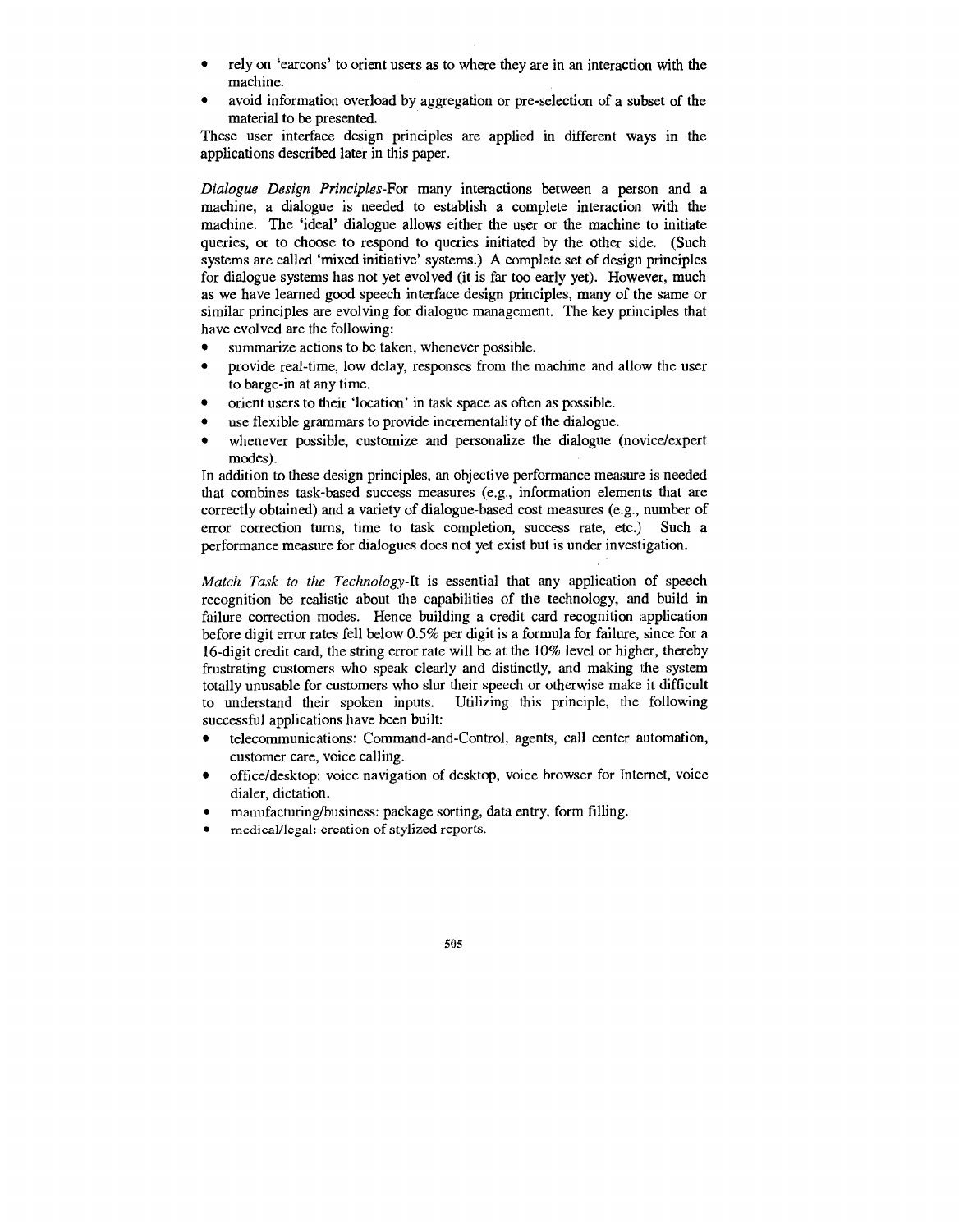games/aids-to-the-handicapped: voice control of selective features of the game, the wheel chair, the environment (climate control).

#### **1.3 Current Capabilities of Speech Recognizers**

Table 1 provides a summary of the performance of modern speech recognition and natural language understanding systems. Shown in the table are the Task or Corpus, the Type of speech input, the Vocabulary Size and the resulting Word Error Rate. It can be seen that the technology is more than suitable for connected digit recognition tasks, for simple data retrieval tasks (like the Airline Travel Information System), and, with a well-designed user interface, can even be used for dictation like the Wall Street Journal Task. However, the word error rates rapidly become prohibitive for tasks like recognizing speech from a radio broadcast (with all of the cross-announcer banter, commercials, etc), from listening in an conversational telephone calls off a switchboard, or even in the case of familiarity of families calling each other over a switched telephone line.

| <b>CORPUS</b>                        | 19799                       | VOCABULARY<br>SWAD | WORD.<br><b>ERROR</b><br><b>RATE</b> |
|--------------------------------------|-----------------------------|--------------------|--------------------------------------|
| Connected<br><b>Digit Strings</b>    | <b>Spontaneous</b>          | 10                 | 0.3%                                 |
| <b>Airline Travel</b><br>Information | Spontaneous                 | 2500               | 2.0%                                 |
| <b>Wall Street</b><br>Journal        | Read Text                   | 64,000             | $8.0\%$                              |
| <b>Radio</b><br>(Marketplace)        | Mixed                       | 64,000             | 27%                                  |
| Switchboard                          | Conversational<br>Telephone | 10,000             | 38%                                  |
| <b>Call Home</b>                     | Conversational<br>Telephone | 10,000             | 50%                                  |

Table 1 Word Error Rates for Speech Recognition and Natural Language Understanding Tasks (Courtesy: John Makhoul, BBN)

#### **1.4 Instantiations of Speech Recognition Technology**

Speech recognition technology used to be available only on special purpose boards with special purpose DSP chips or **ASIC's.** Today high quality speech recognition technology packages are available in the form of inexpensive software only desktop packages (IBM ViaVoice, Dragon Naturally Speaking, Kurzweil,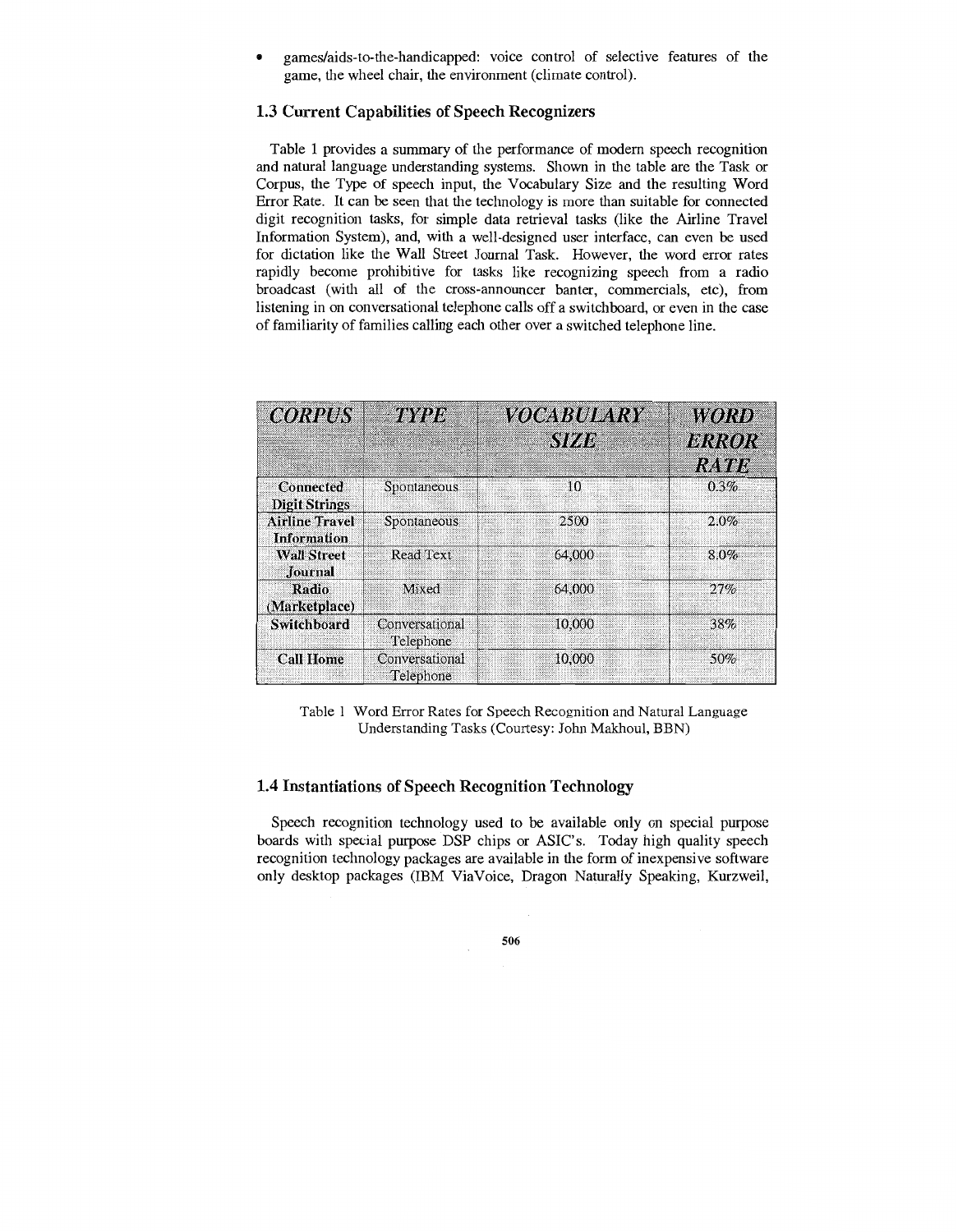etc.), technology engines that run on either the desktop or a workstation and are often embedded in third party vendor applications, such as the BBN Hark System, the SRI Nuance System, the AT&T Watson System, and the Altech System, and finally they are also available **as** proprietary engines running on commercially available speech processing boards such as the Lucent Speech Processing System (LSPS), the TI board, the Nortel board, etc.

## **2. The Telecommunications Need for Speech Recognition [6]**

The telecommunications network is evolving as the traditional POTS (Plain Old Telephony Services) network comes together wilh the dynamically evolving Packet network, in a structure which we believe will look something like the one shown in Figure 2.



ATM-Based, Fiber Backbone

Figure 2 The telecommunications network of tomorrow.

Intelligence in this evolving network is distributed at the desktop (the local intelligence), at the terminal device (the telephone, screen phone, PC, etc), and in the network. In order to provide universal services, there needs to be interfaces which operate effectively for all terminal devices. Since the most ubiquitous terminal device **is** still the ordinary telephone handset, the evolving network must rely on the availability of speech interfaces to all services. Hence the growing need for speech recognition for Command-and-Control applications, and natural language understanding for maintaining a dialogue with the machine.

### **3. Telecommunication Applications of Speech Recognition [7l**

Speech recognition was introduced into the telecommunications network in the early 1990's for two reasons, namely to reduce costs via automation **of** attendant functions, and to provide new revenue generating services that were previously impractical because of the associated costs of using attendants.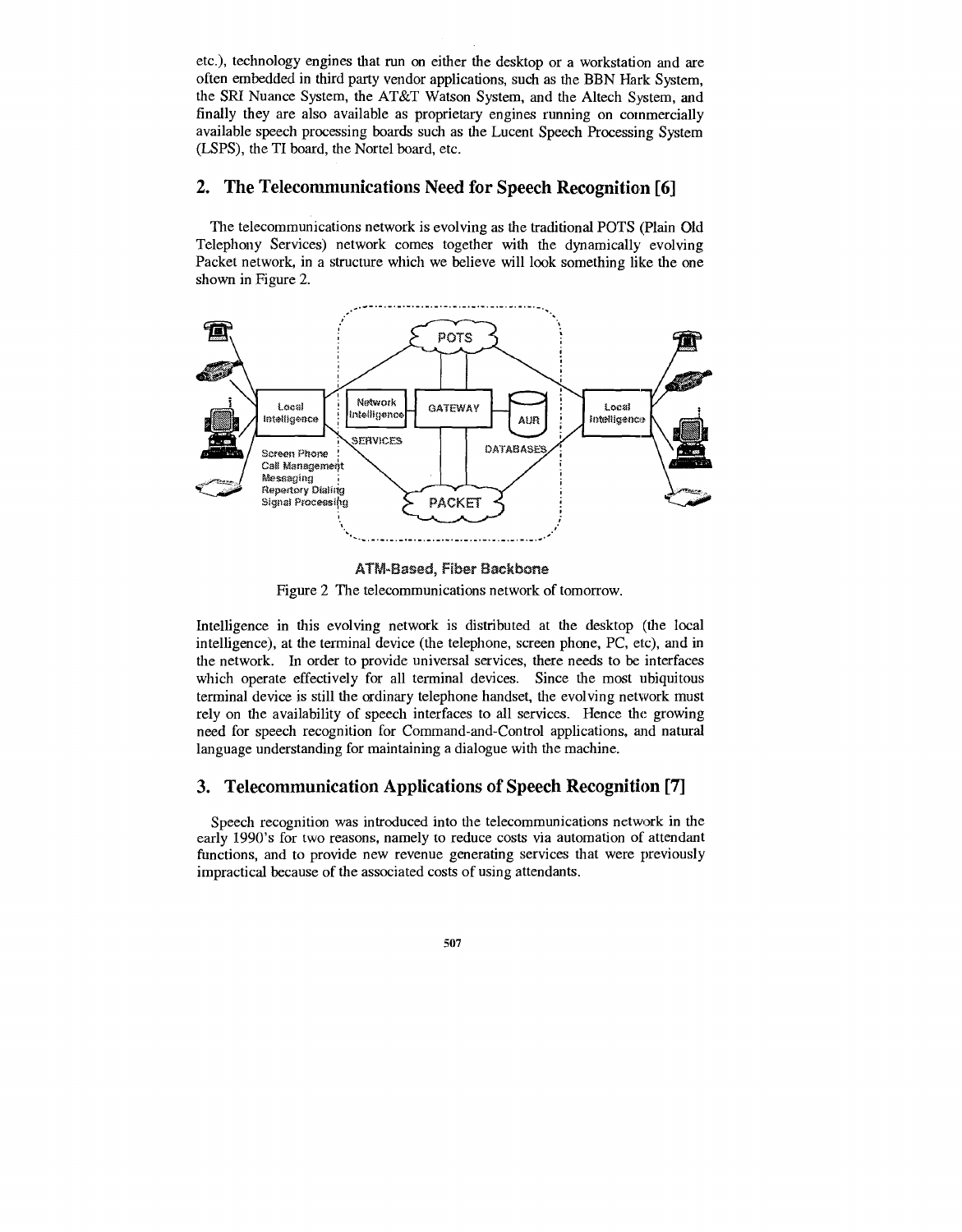Examples of telecommunications services which were created to achieve cost reduction include the following:

- *Automation. of Operator Services.* Systems like the Voice Recognition Call Processing (VRCP) system introduced by AT&T or the Automated Alternate Billing System **(AABS)** introduced by Nortel enabled operator functions to be handled by speech recognition systems. The **VRCP** system handled so-called 'operator assisted' calls such as Collect, Third Party Billing, Person-to-Person, Operator Assisted Calling, and Calling Card calls. The **AABS** system automated the acceptance (or rejection) of billing charges for reverse calls by recognizing simple variants of the two word vocabulary Yes and No.
- Automation of Directory Assistance. Systems were created for assisting operators with the task of determining telephone numbers in response to customer queries by voice. Both NYNEX and Nortel introduced a system that did front end city name recognition so as to reduce the operator search space for the desired listing, and several experimental systems were created to complete the directory assistance task by attempting to recognize individual names in a directory of **as** many as 1 million names. Such systems are not yet practical (because of the confusability among names) but for small directories, such systems have been widely used (e.g., in corporate environments).
- *Voice Dialing.* Systems have been created for voice dialing by name *(so*called alias dialing such as Call Home, Call Office) from AT&T, NYNEX, and Bell Atlantic, and by number (AT&T SDN/NRA) to enable customers to complete calls without having to push buttons associated with the telephone number being called.

Examples of telecommunications services which were created to generate new revenue include the following:

- *Voice Banking Services.* A system for providing access to customer accounts, account balances, customer transactions, etc. was first created in Japan by NTT (the ANSER System) more than 10 years ago in order to provide a service that was previously unavailable. Equivalent services have been introduced in banks worldwide over the last several years.
- *Voice Prompter.* A system for providing voice replacement of touch-tone input for so-called Interactive Voice Response (IVR) systems **was** introduced by AT&T in the early 1990's (initially in Spain because of the lack of touchtone phones in that country). This system initially enabled the customer to speak the touch-tone position (i.e., speak or press **the** digit one); over time systems have evolved so that customers can speak the service associated with the touch-tone position (e.g., say reservations or push the 1-key, say schedule or push the 2-key, etc.).
- *Directory Assistance Call Completion*. This system was introduced by both AT&T and NYNEX to handle completion of calls made via requests for Directory Assistance. Since Directory Assistance numbers are provided by an independent system, using Text-to-Speech synthesis to speak out the listing,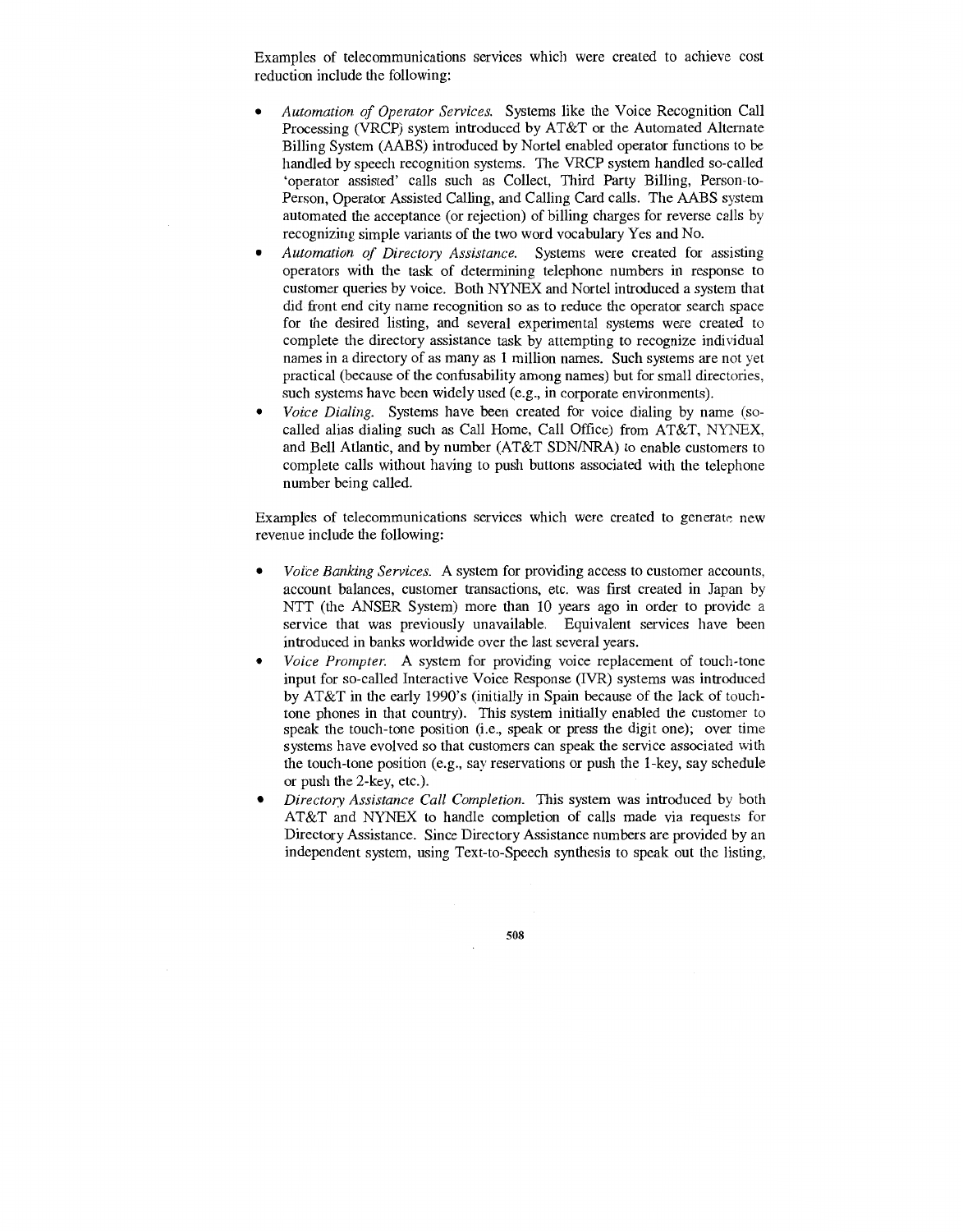speech recognition can be used to reliably recognize the listing and dial the associated number. This highly unusual use of a speech recognizer to interface with a speech synthesizer is one of the unusual outgrowths of the fractionation of the telephone network into local and long distance carriers **in**  the United States.

- *Reverse Directory Assistance.* This system was created by NYNEX:, Bellcore, and Ameritech to provide name and address information associated with **a**  spoken telephone number.
- *Information Services.* These type of systems enable customers to access information lines to retrieve information about scores of sporting events, traffic reports, weather reports, theatre bookings, restaurant reservations, etc.

As we move to the future the intelligent network of Figure 2, along with advances in speech recognition technology, will support **a** new range of services of the following types:

- Agent Technology. Systems like Wildfire and Maxwell (AT&T) enable customers to interact with intelligent agents via voice dialogues in order to manage calls (both in-coming and out-going calls), manage mesaages (both voice and email), get information from the Web (eg, movie reviews, calling directories), customize services (e.g., first hing each morning the agent provides the traffic and weather reports), personalize services (via the agent personality, speed, helpfulness), and adapt to user preferences (e.g., learn how the user likes to do things and react appropriately).
- *Customer Cure.* The goal of customer care systems is to replace Interactive  $\bullet$ Voice Response systems with a dialogue type of interaction to make it easier for the user to get the desired help without having to navigate complicated menus or understand the terminology of the place being called for ihelp. The How May **I** Help You (HMIHY) customer care system of AT&T is **an**  excellent example of this type of system.
- *Computer-Telephony Integration.* Since the telecommunication network of the future will integrate the telephony (POTS) and computer (Packet) networks, a range of new applications will arise which exploit this integration more fully. One prime example is registry services where the network locates the user and determines the most appropriate way to communicate with them. Another example is providing a user cache of the most frequently accessed people in order to provide a rapid access mechanism for these frequently called numbers.
- *Voice Dictation.* Although the desktop already supports voice dictation of documents, a prime telecommunications application of speech recognition would be for generating voice responses to email queries so that the resulting message becomes **an** email message back to the sender (rather **than** a voice mail response to an email message).